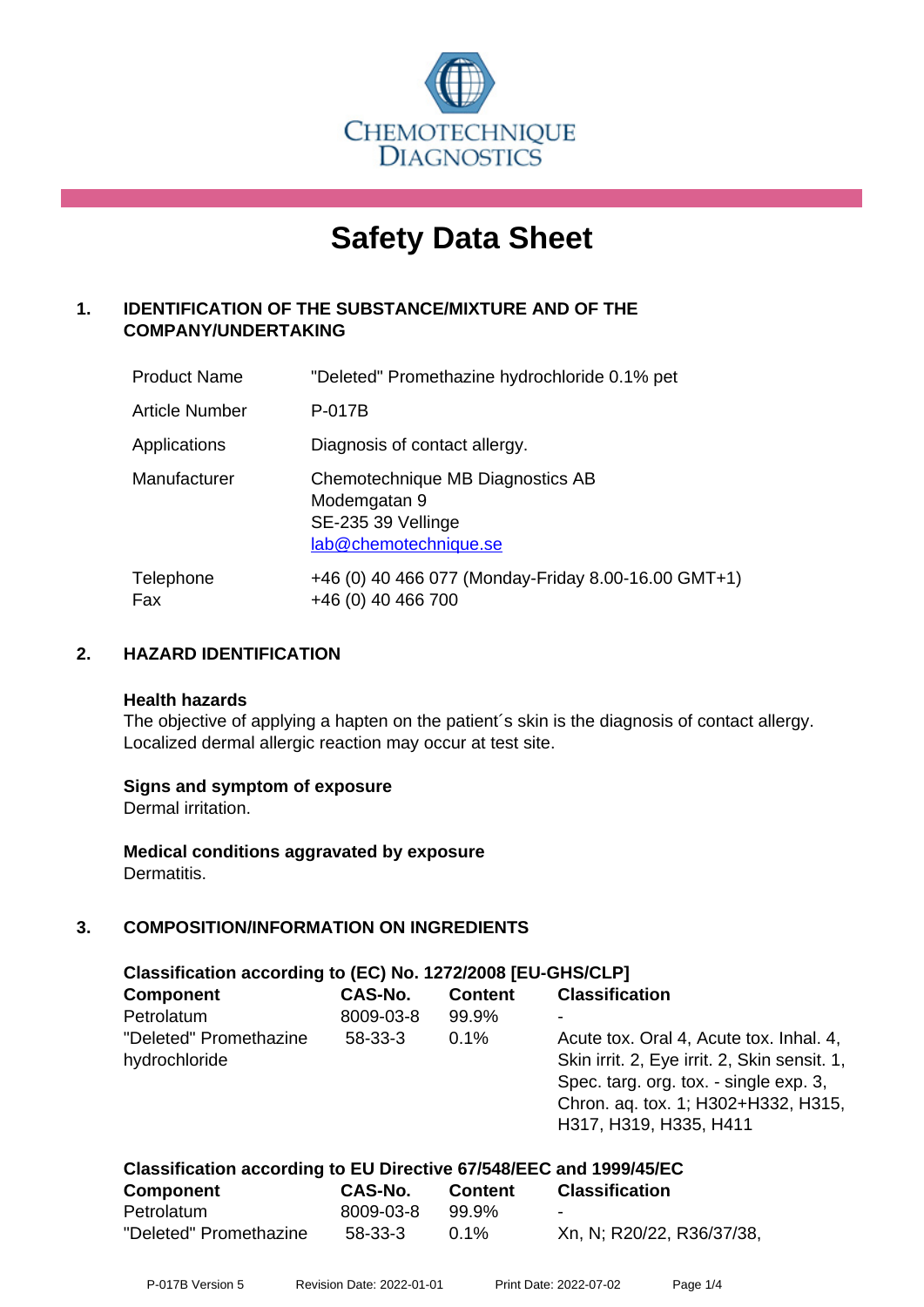# **4. FIRST AID MEASURES**

**Emergency and first aid procedures** Obtain medical attention.

# **5. FIRE-FIGHTING MEASURES\***

# **Suitable extinguish media**

CO2, powder or water spray. Fight larger fires with water spray or alcohol resistant foam.

# **For safety reasons unsuitable extinguishing agents** Water with full jet.

**Special protective equipment for fire-fighters** Wear self-contained respiratory protective device. Wear fully protective suit.

\*Data is shown for petrolatum only

# **6. ACCIDENTAL RELEASES MEASURES**

**Steps to be taken if material is released or spilled** Contain and place in a closed container.

# **7. HANDLING AND STORAGE**

**Precautions to be taken in handling and storage** Store dark at 5-8°C. Avoid extended exposure to light. FOR EXTERNAL USE ONLY.

# **8. EXPOSURE CONTROLS/PERSONAL PROTECTION**

**Respiratory protection** Not required.

**Ventilation** Local exhaust.

# **Protective gloves**

Disposal gloves.

# **Eye protection**

Not required with normal use.

# **Work/Hygienic practices**

Wash hands after each use.

# **9. PHYSICAL AND CHEMICAL PROPERTIES**

Odour **Odourless** 

Appearance Ivory White Semi-solid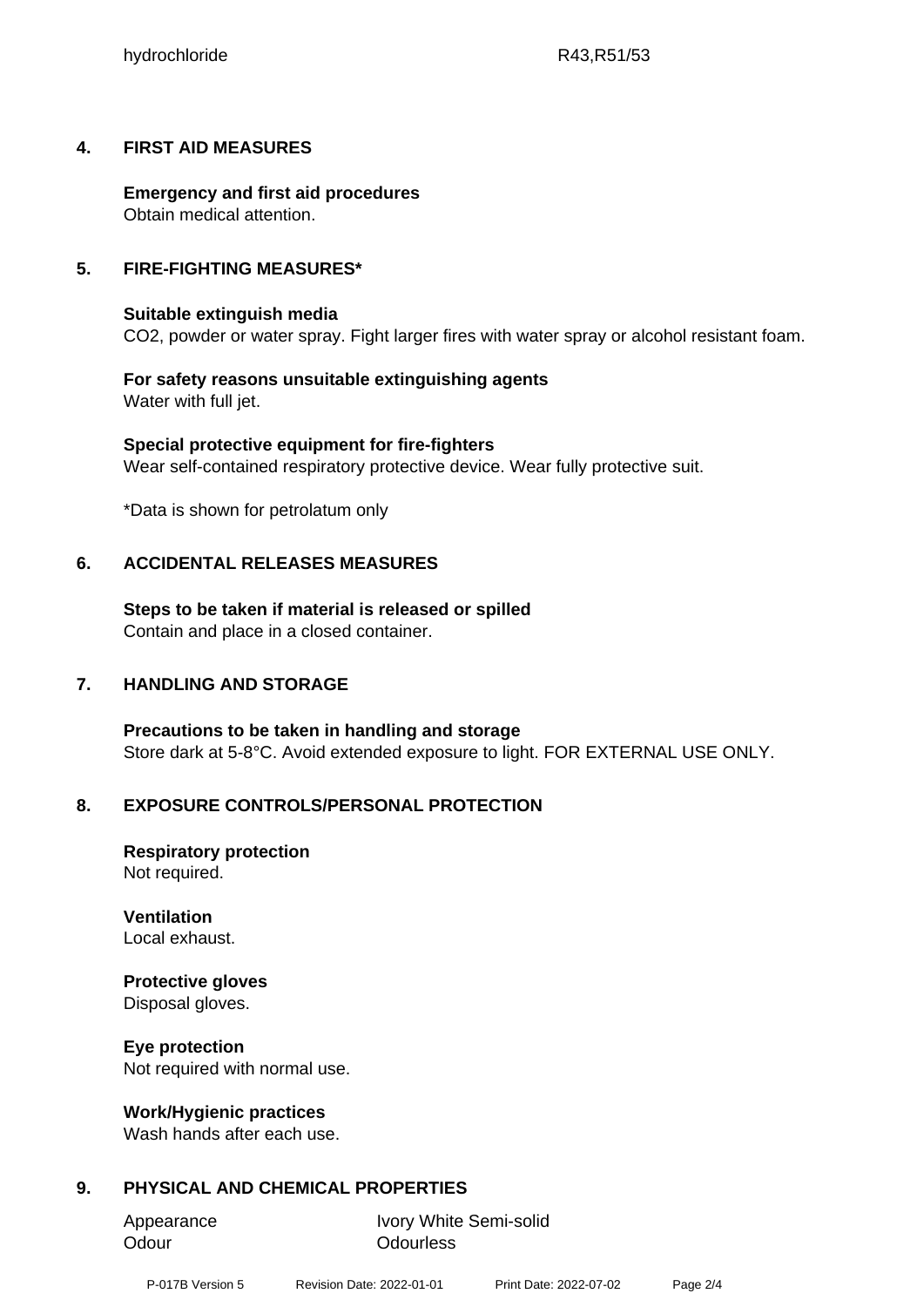Melting point\* 50-55° C Boiling point\* No data available Flash point\* >100°C Self ignition\* Product does not self ignite. Danger of explosion\* Product does not present an explosion hazard. Density\* No data available. Solubility in/Miscibility with Water\* Insoluble

\*Data is shown for petrolatum only

# **10. STABILITY AND REACTIVITY**

#### **Incompability**

May react with strong oxidizing agents.

#### **Stability**

Stable at recommended storage conditions.

#### **Hazardous byproducts**

Combustion may generate CO, CO2 and other oxides.

# **Hazardous polymerization**

Will not occur.

# **11. TOXICOLOGICAL INFORMATION**

No data available.

# **12. ECOLOGICAL INFORMATION**

No data available.

# **13. DISPOSAL CONSIDERATIONS**

# **Waste disposal method**

Comply with federal, state/provincial and local regulation.

# **14. TRANSPORT INFORMATION**

Not dangerous goods.

# **15. REGULATORY INFORMATION**

The classification is according to the latest editions of the EU lists, and extended by company and literature data.

# **16. OTHER INFORMATION**

# **Text of H-statements and R-phrases mentioned in Section 3**